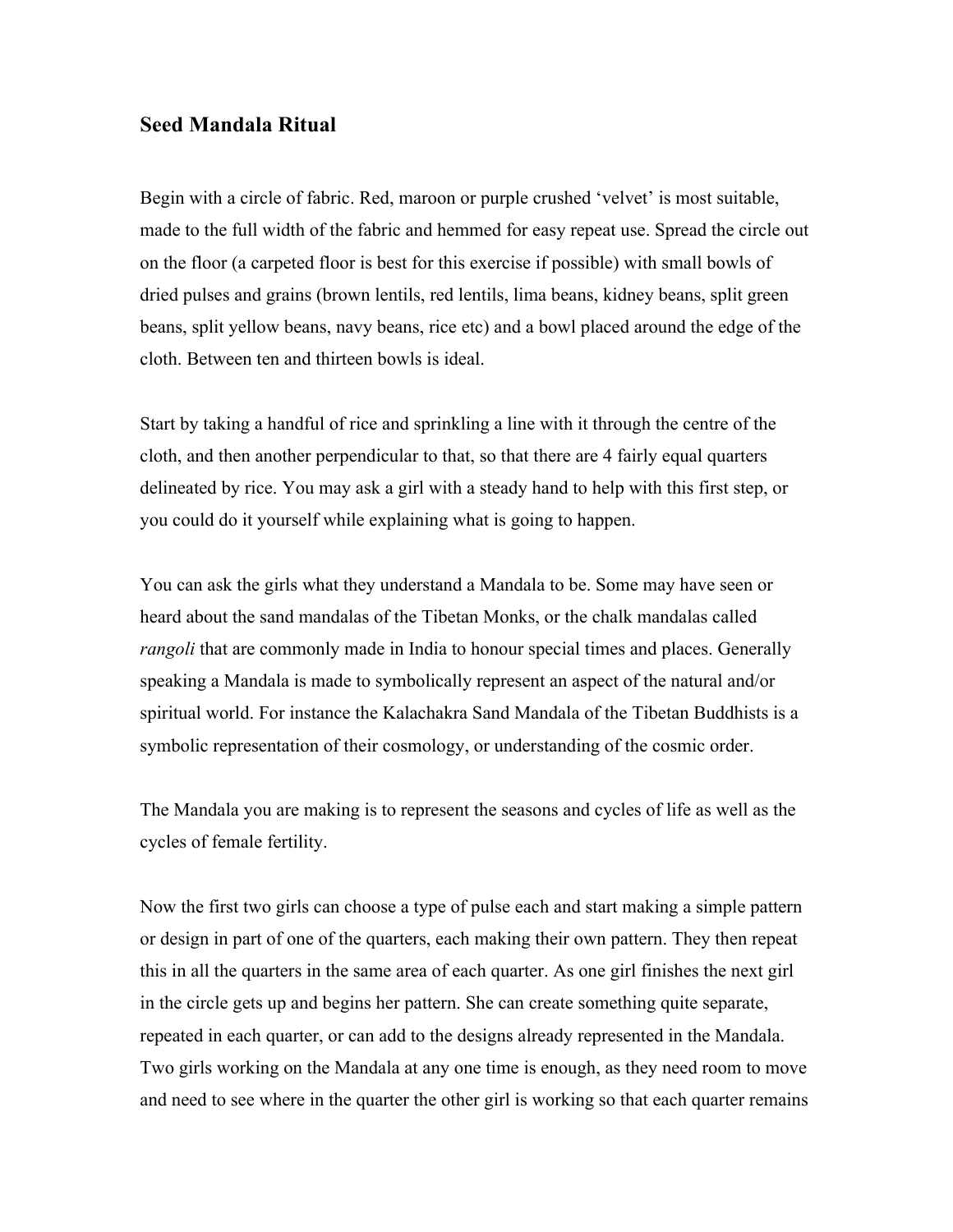relatively consistent. Of course the alignment and repeated patterns will not be *perfectly*  the same and this is as it should be and as it is in nature.

To progress smoothly you may like to instruct the girls to hop up and begin when the previous girl sits down without waiting to be told. Depending on the class size and the time you have it can be really nice for girls to have a couple of turns each, nonetheless one go is fine too.

While the Mandala is taking shape you can discuss aspects of the theme of the Mandala. This will depend on the needs of your class and what you have covered already. For instance you could talk about: the abundance of nature generally, and specifically human fertility, cycles of nature generally – day/night, seasons, life cycles (which like the quarters of the Seed Mandala are similar but different also, never quite the same). You can talk about their stage of the life cycle, the coming of fertility that is puberty, which along with physical size, is the primary physical difference between children and adults. You may like to discuss examples of abundance in nature, how this results in all the food we eat and materials we use for housing and clothing etc.

You could discuss in more detail female cycles and what is going on during the cycle. (If they've heard this once don't assume much has sunk in. It can always be useful to add more detail and consider questions such as: why do we menstruate? what happens at ovulation?) I find it very useful to discuss the menstrual cycle separately from fertilisation/conception as, except for maybe a few of times in their life, the cycle is about their own bodily processes and not about conception and pregnancy. For more fascinating details about the cycle see *A Blessing Not a Curse*.

You could discuss, for instance, the ovary, the fallopian tube, the uterus, the cervix, the vagina, and vulva. The changes in these during the menstrual cycle. The hormonal changes. Changes that we can become aware of that signal where we are in the cycle, for instance: symptoms of PMT (if any), changes in cervical mucus as seen, felt at the mouth of the vagina, changes in the lymph nodes on the same side of the ovary which is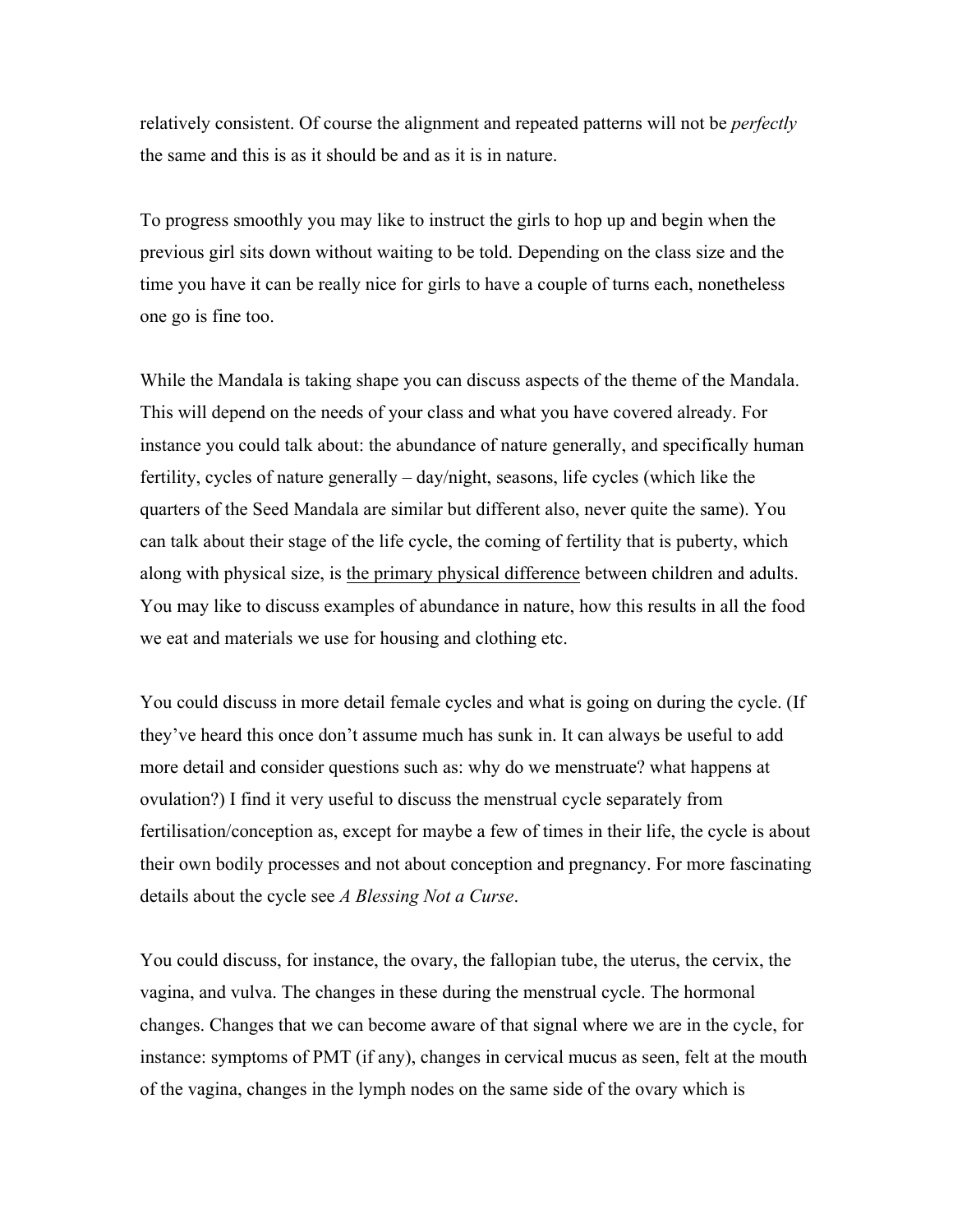releasing an egg at ovulation (swells and can be felt in the crease at between the top of the leg and lower abdomen).

Girls may have questions about their experiences of the cycle. Don't feel you have to know everything – if you can't answer a question, or not fully, model curiosity and willingness to find out. Similarly girls may have questions about difficult symptoms they're having like pain, moodiness etc. If you have skills and expertise around general self help for menstrual problems you can share those and ask the group what they know/use at home. You may like to include discussion or practice of safe exercises and therapies like yoga, shiatsu, herb teas, heat packs, aromatherapy, flower essences, diet and lifestyle for healthy menstruation. Discuss seeing a qualified, experienced health practitioner for more difficult problems.

You may also include different cultural/historical understanding of fertility and menstruation. Weave your discussion in and around the Mandala making. Use props if you need to, like an anatomy poster or vulva puppet. The latter are available from www.yoni.com.

When the Mandala is finished and everyone has had one or two turns, put the bowls and remaining seeds away.

## **At the end of A Celebration Day for Girls**

*E*veryone can come in close sitting around the Mandala. Each girl takes hold of the cloth on the ground, with one or two hands depending on the size of your group.

You can say something like, 'In a moment you will be, sending the Mandala back to where it came from –to the formless source of all creativity and all life, to the creation and dissolution, birth and death cycle. We can offer a blessing or a wish to be send with the Mandala. (Like the Tibetan Monks) There may be a very obvious one relating to someone you all know, who may be ill or has suffered some trauma or, there may be a particular event your group wishes to bless. Otherwise I suggest something like: "As we